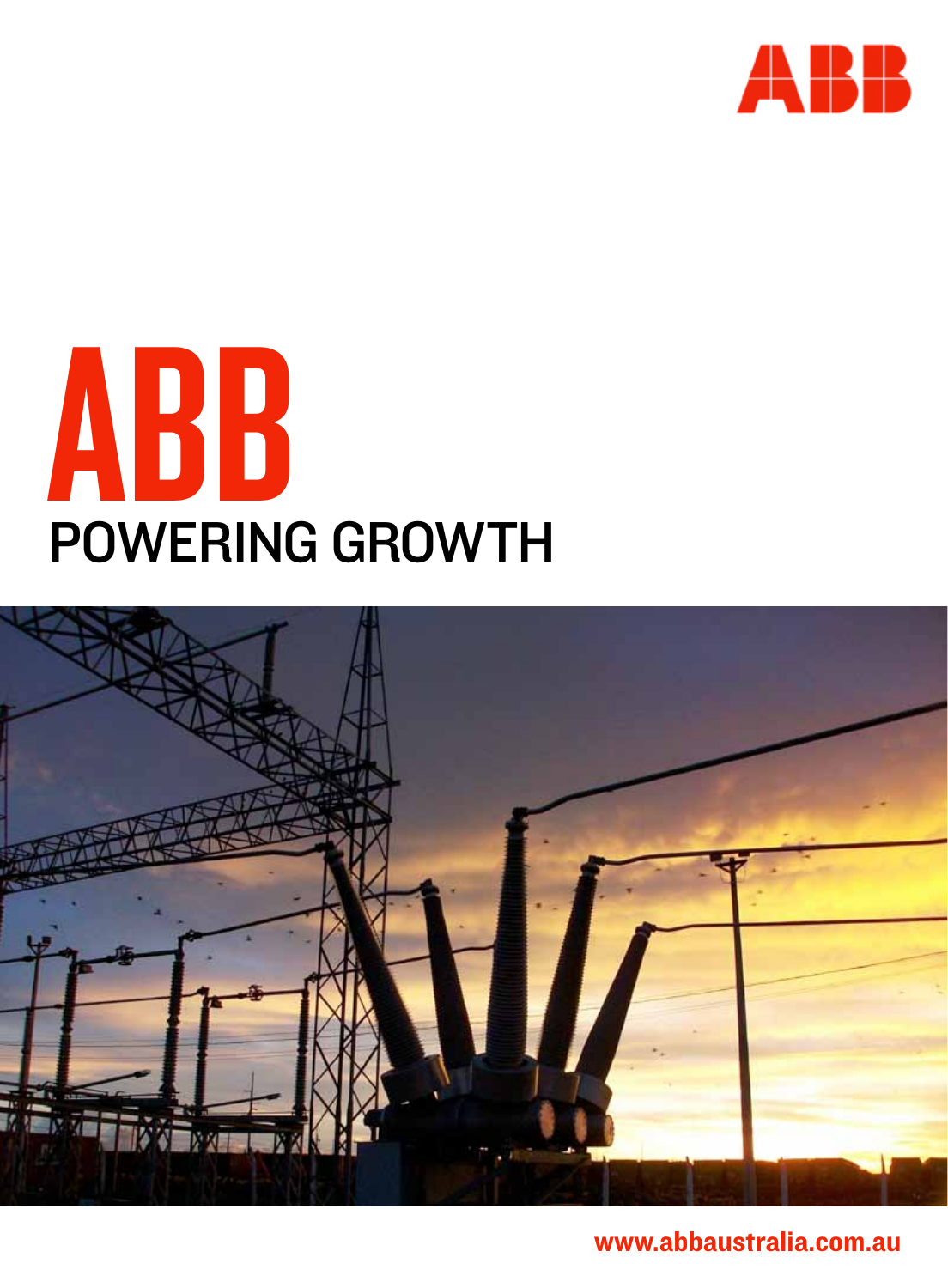## Powering growth

*ABB's Markus John discusses the vital role the company has in bringing Rio Tinto's iron ore expansion plans for its Pilbara project to fruition* ABB

gainst a backdrop of low,<br>
weathered mountains and<br>
the scorched desert of north<br>
Western Australia lies the<br>
Pilbara, the closest sizeable<br>
reserve of iron ore to the rapidly expanding weathered mountains and the scorched desert of north Western Australia lies the Pilbara, the closest sizeable

written by: Will Daynes research by: Will Kirby

Chinese and Indian markets. It is here amidst some of the oldest rocks found on Earth that Rio Tinto is mining some of the planet's largest iron ore deposits.

At present, system capacity of Rio Tinto's iron ore's assets in the Pilbara, consisting of a network of 14 iron ore mines, rail and ports, is 230 million tonnes per annum. With an on-going multi-billion dollar expansion programme to increase production capacity to 290 mtpa in Q3 2013, Rio Tinto hopes to further increase this production to 360 mtpa by early 2015. Playing a prominent role in this expansion

project is ABB, one of the world's leading engineering companies. ABB specialises in helping its customers to use electrical power effectively and in a sustainable way. ABB's operations in Australia include engineering and manufacturing facilities in Perth, Brisbane, Darwin, Sydney and Melbourne, as well as a network of service centres throughout the country.

"Over the last five or more years," explains local business unit manager for substations, Markus John, "we have evolved from being a core product supplier for Rio Tinto to a power system supplier for some of its largest and most complex undertakings in the Pilbara." The relationship between the two companies grew significantly when Rio began embarking on a project to expand the electrical infrastructure in the Pilbara.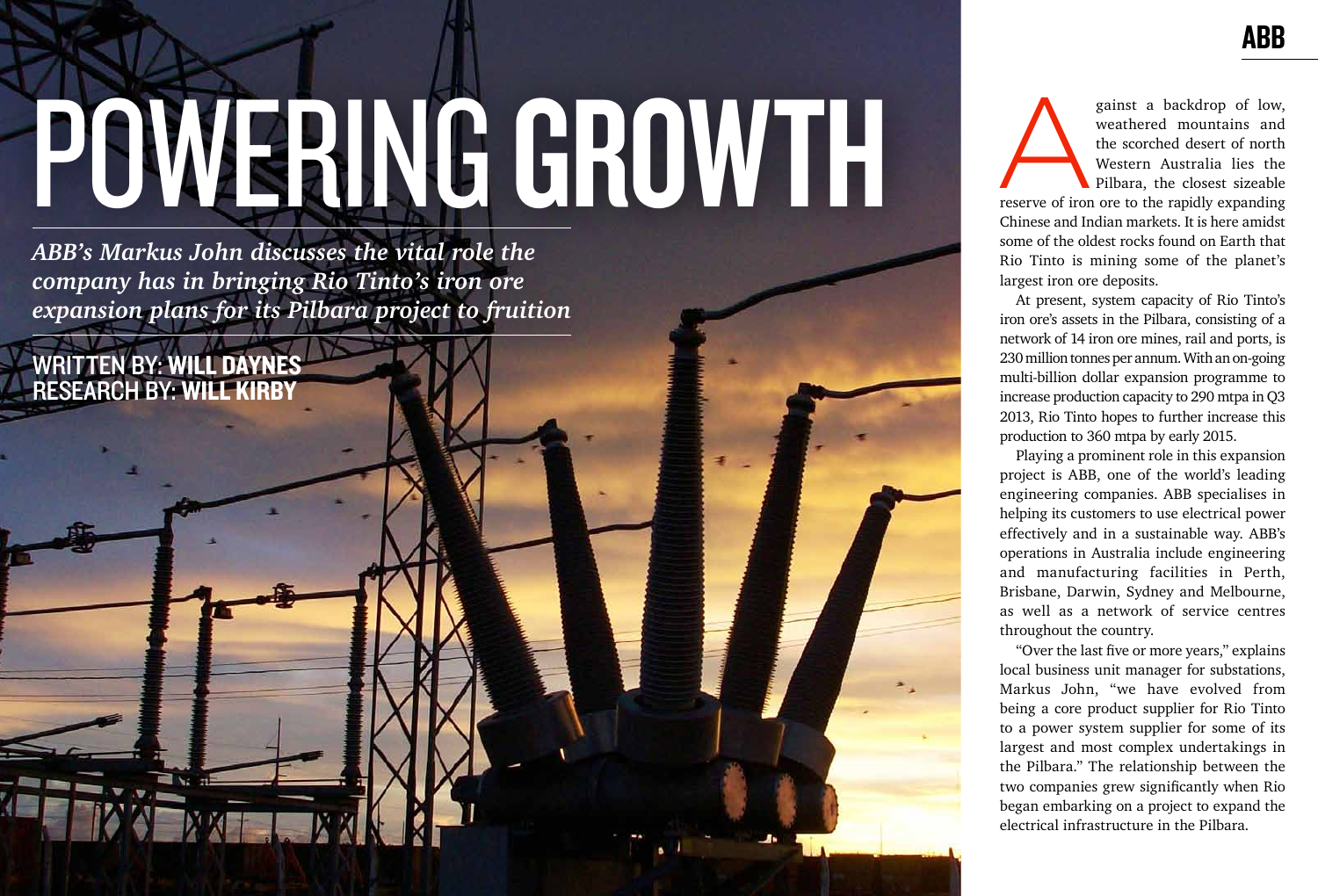"Originally a small Brisbane based unit, ABB Australia's substation business has grown into a substantial business employing more than 50 people"

"At the time," John continues, "we developed a small number of proposals on how to improve Pilbara's electrical network. These were based on our expertise in electrical transmission and distribution. From here we graduated to providing comprehensive power infrastructure solutions that included turn-key substation projects from design to commissioning, service and consultancy."

Originally a small Brisbane based unit, ABB Australia's substation business is now based in Perth where the existing team of four people has grown into a substantial business employing more than 50 people.

In March 2012, ABB announced that it had won orders worth approximately \$100 million from Rio Tinto for 17 distribution substations to support increased production at its Pilbara iron ore mines. The upgrades and installation of new power infrastructure here will help raise the voltage level of the existing distribution substations and increase the power supply in order to support the expansion of Rio Tinto's existing mines in the region.

> At the heart of this massive undertaking is an established contractor framework agreement between ABB and Rio Tinto and, as John concludes, it is ABB's intention to build on this in the future. "ABB remains fully committed to its operations in Australia, particularly those in Perth that support the work taking place in the Pilbara."  $B =$

"Rio Tinto has a very clear goal for what they want this expansion project to achieve," John states, "and that is to significantly expand their production levels in the coming years. This is something they will do by not only exploring and developing new mining areas in the Pilbara area, but also expanding their existing operations." In doing so, Rio Tinto will considerably increase their levels of electrical consumption, which will require an expansion to their existing transmission and distribution network and power generation capacity.

"Production at Rio Tinto's mines in the Pilbara is heavily dependent upon the

reliability of its electrical network," John enthuses. "Naturally this makes the issue of electrical network reliability one of the foremost concerns for Rio Tinto. We are supporting them in every way we can, either by installing new substations or by retrofitting older facilities with new power and automation technology."



Juna Downs substation



For more information about ABB visit: www.abbaustralia.com.au



ABB substation at Rio Tinto Pilbara